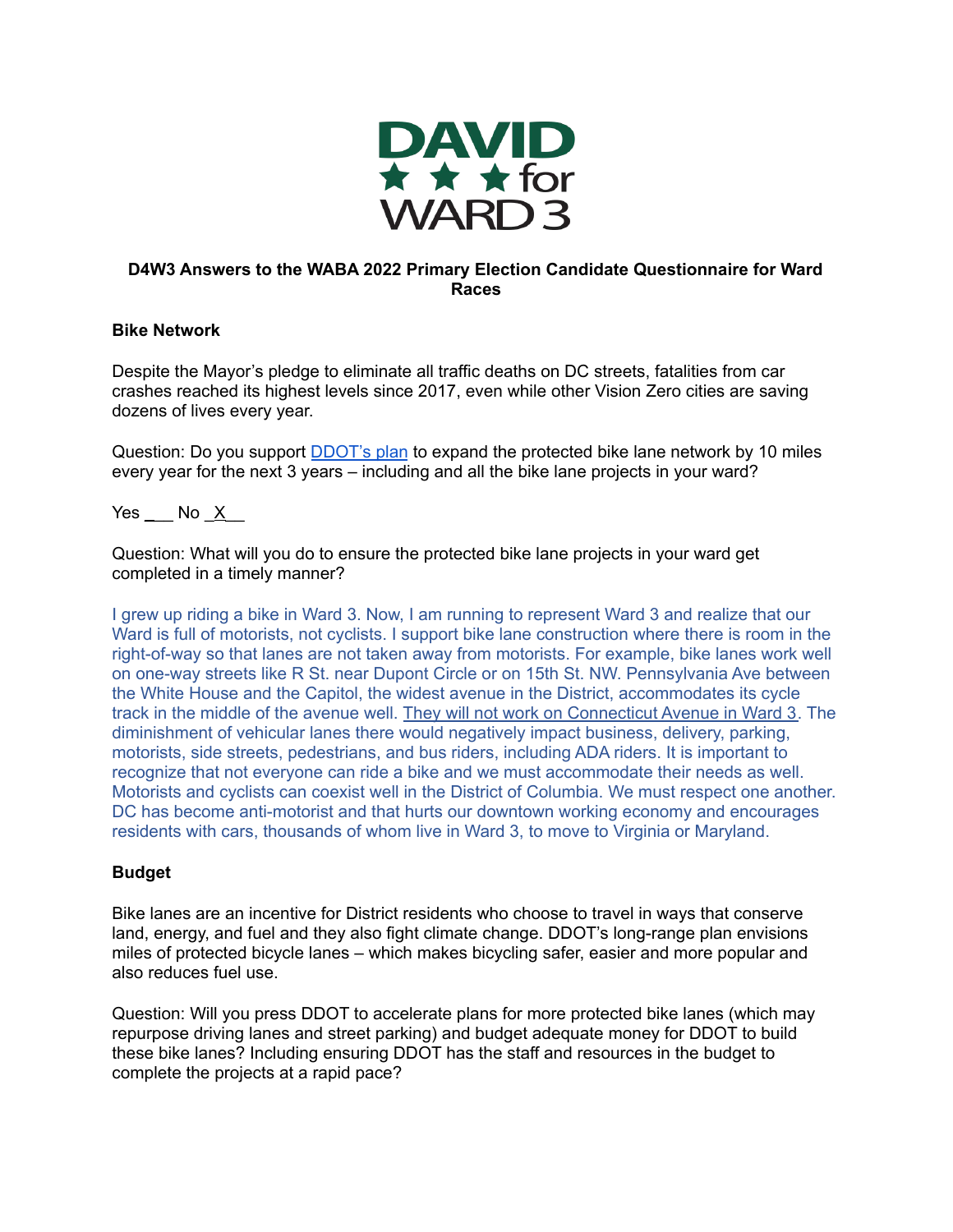# Yes  $\overline{N}$  No  $\overline{X}$

Question: What other budgetary biking and transportation items will you fight for and prioritize?

I am interested in studying, in a timely manner, the installation of attractive, strong, and well supported, protective bollards adjacent to outdoor restaurant cafes like the Parthenon so that tragic accidents that kill outdoor restaurant goers in DC do not occur. Lastly, moving violation ticket enforcement should be reciprocal with Maryland and Virginia. Repeatedly unsafe motorists are not welcome in any jurisdiction. Speed, stop sign, and redlight cameras that are designed and installed around safety first, revenue second, should be generate violations that must be paid prior to vehicle registration renewal regardless if the violations occurred in DC, MD, or VA.

#### **Trails Network**

The Capital Trails Coalition seeks to create a world-class network of multi-use trails that are equitably distributed throughout the Washington DC region. The Coalition is in the process of finding funding to complete 800 miles of planned trails into pavement that people can walk and bike on. Trails are an economic boost for local economies and improve the health and well being of communities, would you support DC, alongside MD and VA, dedicating funding to complete our regional trail network?

Yes X No  $\blacksquare$ 

Further explain how you would advocate for the completion of the DC's portion of the Trail Network?

I support regionalism. Let us enhance our regional trail network. Connected trails between DC, MD, and VA are wonderful. The trail improvements in Rock Creek Park are going to be fantastic. The construction of the trail from the east, down Piney Branch Parkway is long overdue. As a member of the Council, I will advocate for combined regional support of trails. I will also advocate for DC control over neglected Federal Land, particularly in Ward 3, and that could lead to more trails as well. Lastly, I am a hiker. Certain hiking trails should not be paved, for example we must not pave the historic tow path adjacent to the C & O Canal. We must be considerate of our hiking community as well as our biking community.

#### **Vision Zero**

Do you support the recent bills before the Transportation Committee, that would ban right turn on reds and permit the so-called Idaho stop?

Yes  $\mod X$ 

Vision Zero - is it working and if not, what needs to be done by the District to achieve the goal of zero deaths due to traffic crashes?

I appreciate the aspirational goals of Vision Zero. However, the goal of zero deaths due to traffic crashes is not attainable. Let us not set ourselves up for failure by creating unrealistic